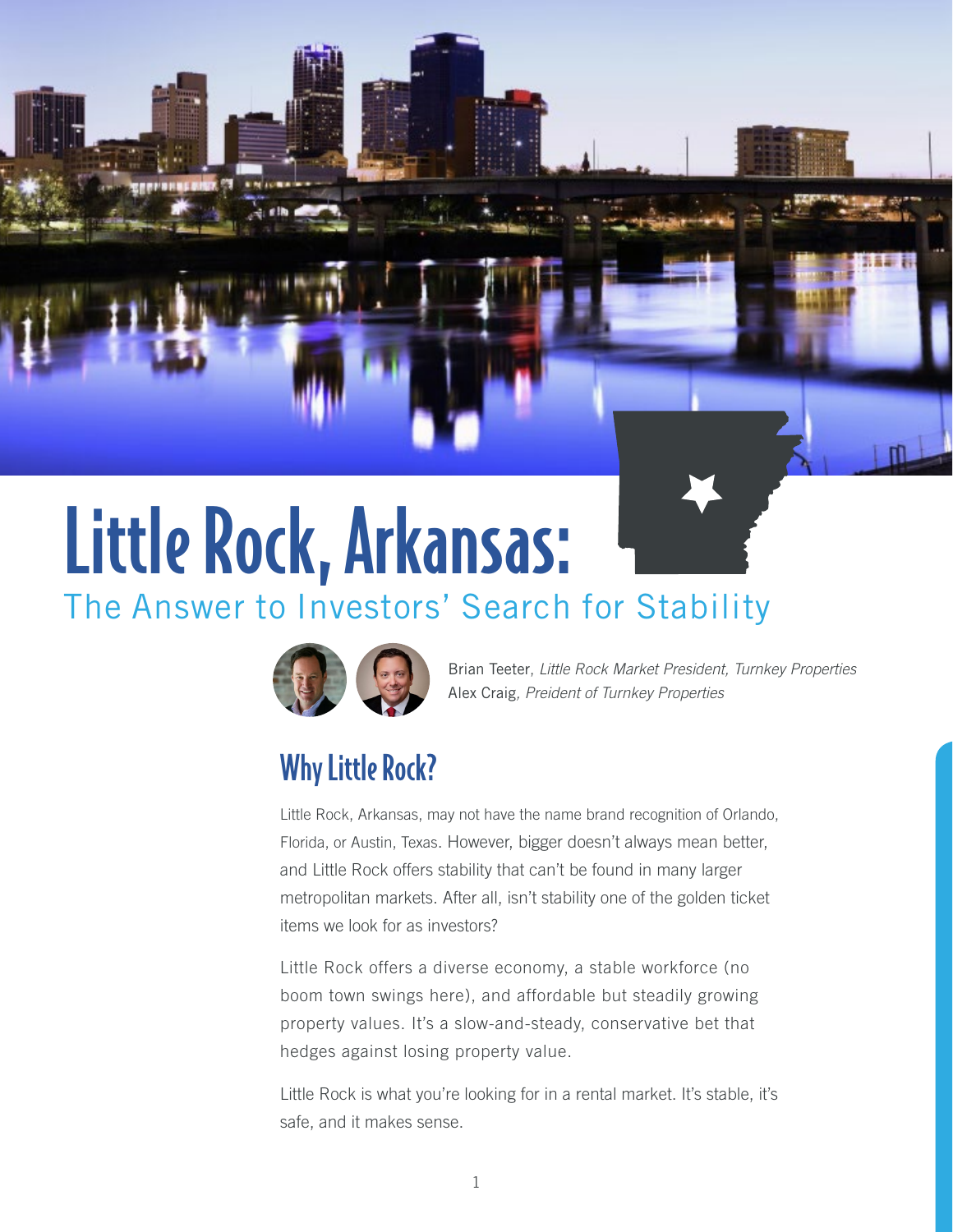

### Who Lives Here?

Little Rock is the capital city of the state of Arkansas, and the area

spans five counties and two cities—Little Rock and North Little Rock. The Little Rock-North Little Rock (LR-NLR) population is just over 265,000 while the overall Pulaski county population is 391,000 and the full metropolitan statistical area population is about 725,000. Approximately 1.1 million people live within a 55-minute drive of LR-NLR. The metro area has seen 15% population growth in the last decade, and the demographics are split—49% White, 42% Black, 7% Hispanic, and 3% Asian.

#### **People come to and stay in Little Rock for:**

- Low living expenses (11.2% below the national average according to Sperling's Best Places) [1](http://www.bestplaces.net/city/arkansas/little_rock)
- $\blacktriangleright$  Low unemployment (1.5 percentage points below the national average) [2](http://www.bestplaces.net/city/arkansas/little_rock)
- A diverse economy (ranked #2 by Moody's Investor Services) [3](https://www.littlerock.gov/city-administration/city-managers-office/divisions/economic-development/)
- Short commutes (average of 17 minutes) [4](http://www.metrolittlerockguide.com/post/101008/why-our-metro-is-better-than-theirs)



By the numbers Little Rock is a typical Southern family market. It offers the stability of a traditional market, with 64% of the population owning and

#### **Little Rock By the Numbers**

- **Ranked #1** on Kiplinger's "10 Great Places to Live" list [5](https://www.littlerock.gov/city-administration/city-managers-office/divisions/economic-development/)
- **Ranked #2** on Moody's Investor Services "Most Diverse Regional Economy" [6](https://www.littlerock.gov/city-administration/city-managers-office/divisions/economic-development/)
- **Ranked #6** in Gallup's "America's Happiest Cities" [7](https://www.littlerock.gov/city-administration/city-managers-office/divisions/economic-development/)
- **Ranked #15** in US News' "Best Affordable Places to Live" [8](http://realestate.usnews.com/real-estate/slideshows/the-25-best-affordable-places-to-live-in-the-us-in-2017/)
- **Ranked #38** in US News' overall "Best Places to Live" [9](http://realestate.usnews.com/real-estate/slideshows/the-25-best-affordable-places-to-live-in-the-us-in-2017/)
- **Ranked #84** on Forbes' "Top 200 Best Places for Business & Careers" [10](https://www.forbes.com/places/ar/little-rock/)
- **Editor's Choice** from Outside's "Best Towns[" 11](https://www.outsideonline.com/1929121/outsides-best-towns-2013)

36% renting. The average household income hovers around the national average at \$58,704. When combined with Little Rock's lower than average costs of living—Sperling's reports 87.8 cost of living indices (below the national average of 100)—the city ranks among the most affordable in the nation. Little Rock also offers lower than average unemployment, reporting a 3.7% unemployment rate compared to a 3.9% rate for the state of Arkansas and a 5.2% rate nationwide as of the writing of this report.

The public schools boast higher spending per student and lower student to teacher ratios than the national averages. Little Rock public schools have 14.7 students per teacher and spend \$14,718 per student—more than \$2,300 above the national average.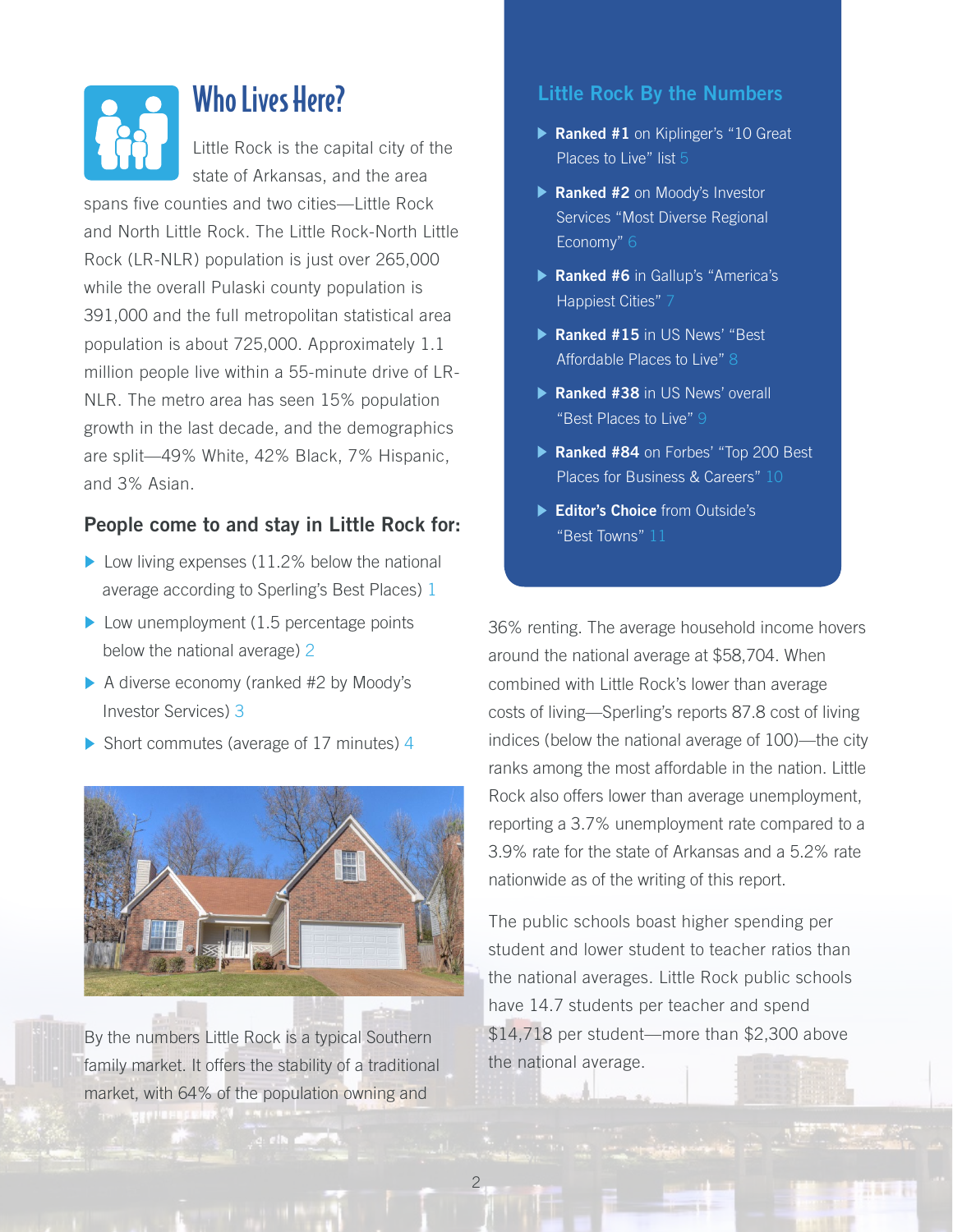One of the big draws to Little Rock is the outdoor experiences. The city offers mild winters, with an average of 217 sunny days per year, daily mean temperatures of 61.2 degrees, four seasons, and lots of opportunities to get out and enjoy the climate. Outside named Little Rock Editor's Choice for the "Best Towns" list in 2013 because of the city's scenic beauty and extensive trail system. [12](https://www.outsideonline.com/1929121/outsides-best-towns-2013)

"Little Rock is a magnetic force. I've encountered a steady stream of young people who grew up here, left at some point to establish or further careers in other cities, and then, upon starting a family, made the decision to move back to Little Rock because they realized that this is the best possible place to raise children."

– Jeff Hathaway, *Coldwell Banker Commercial Hathaway Group,* in the 2016 Little Rock Chamber of Commerce publication

The Big Dam Bridge, which spans the Arkansas River between Little Rock and North Little Rock, is the longest pedestrian/bicycle bridge in North America. It has never been used by trains or other motorized vehicles and connects 88 miles of trails between Little Rock and North Little Rock. The



trail system is one of the best in the country and connects 38 parks, six museums, and more than 5,000 acres of federal, state, and local parkland.

Major parks in the area include Burns Park, Pinnacle Mountain State Park, and Buffalo National River Park, which is only two hours away. In North Little Rock, Burns Park more than doubles the size of Manhattan's Central Park with 1,700 acres, making it one of the largest municipal parks in the United States. The Buffalo River was the first national river designated by the U.S., and the national park offers camping, canoeing, and more on the bluff-lined river that is one of the few undammed rivers left in the lower 48 states.

People migrate to Little Rock for the family community, economy, and variety of outdoor experiences available. In the 2016 Little Rock Chamber of Commerce publication, Jeff Hathaway of Coldwell Banker Commercial Hathawy Group said, "Little Rock is a magnetic force. I've encountered a steady stream of young people who grew up here, left at some point to establish or further careers in other cities, and then, upon starting a family, made the decision to move back

3 PB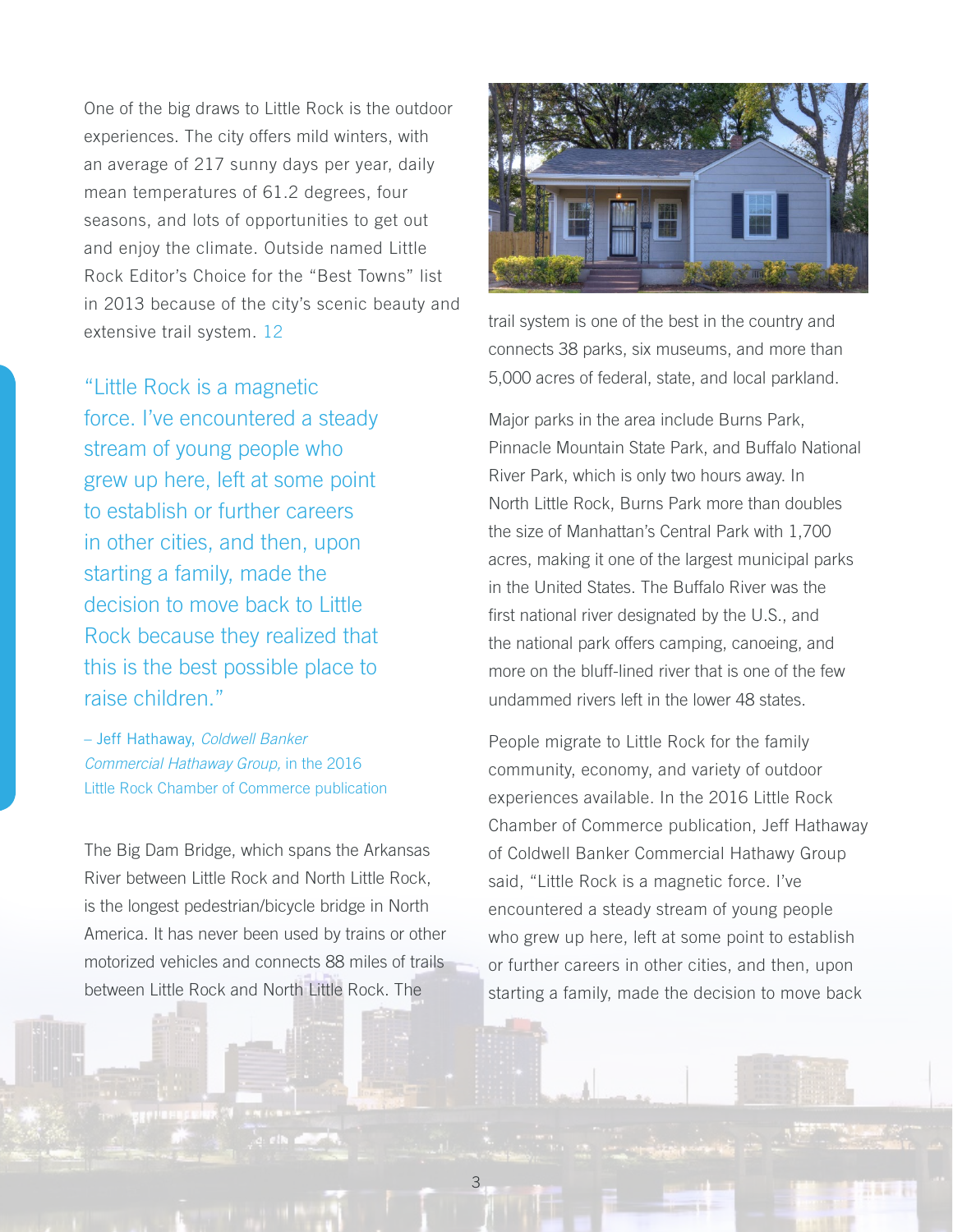#### **Little Rock's Diverse Economy**

Domestic and international, forprofit and not-for-profit, civilian and government—there are all kinds in Little Rock. Here are just a few of the big names that call Little Rock home:

- $\blacktriangleright$  Acxiom
- American Taekwondo Association
- Caterpillar
- ▶ Dassault Falcon Jet
- Dillard's
- Heifer International
- $\blacktriangleright$  HP
- ▶ Little Rock Air Force Base
- **LM Wind**
- Sage V Foods
- Saint Gobain
- Skippy Foods
- Stephens Inc.
- ▶ Welspun Tubular
- William J. Clinton Foundation
- Windstream Communications
- Winrock International
- ▶ World Services for the Blind

to Little Rock because they realized that this is the best possible place to raise children." [13](http://www.pageturnpro.com/Arkansas-Business-Group/70711-Capital-Assets-2016/index.html#60)



The Little Rock economy has weathered the downturns of the Great Recession well, maintaining

its momentum and even excelling despite the national bumps. This is largely due to the diversity of the economy, which won the city a #2 ranking on Moody's Investor Services list of the most diverse economies in the nation—just a tenth of a point behind Chicago. Little Rock was also listed as #84 of the "Top 200 Best Places for Business & Careers" compiled by Forbes and Arkansas was ranked #4 strongest economy in the U.S. by Businessweek in 2013 with the #2 lowest cost of doing business.

This economic diversity makes the city incredibly resilient when there are downturns. Some of the biggest names in American business—including Dillard's and Windstream from the Fortune 500 list and Stephens Inc., one of the largest privately owned banks in the country—call Little Rock home. The labor force in metro Little Rock is 493,000, and major areas of the economy include government and military, healthcare, education, advanced manufacturing, and aerospace.

> "Sperling's Best Places reports recent job growth of 2.96%, which reflects the linear economy Little Rock offers. There are no big swings—it's slow and steady and consistently ticks along with 2 to 4% annual job growth, which in turn ticks up property values."

> > – Brian Teeter, *Little Rock Market President, TurnKey Properties*

4 Page 19 Page 19 Page 19 Page 19 Page 19 Page 19 Page 19 Page 19 Page 19 Page 19 Page 19 Page 19 Page 19 Page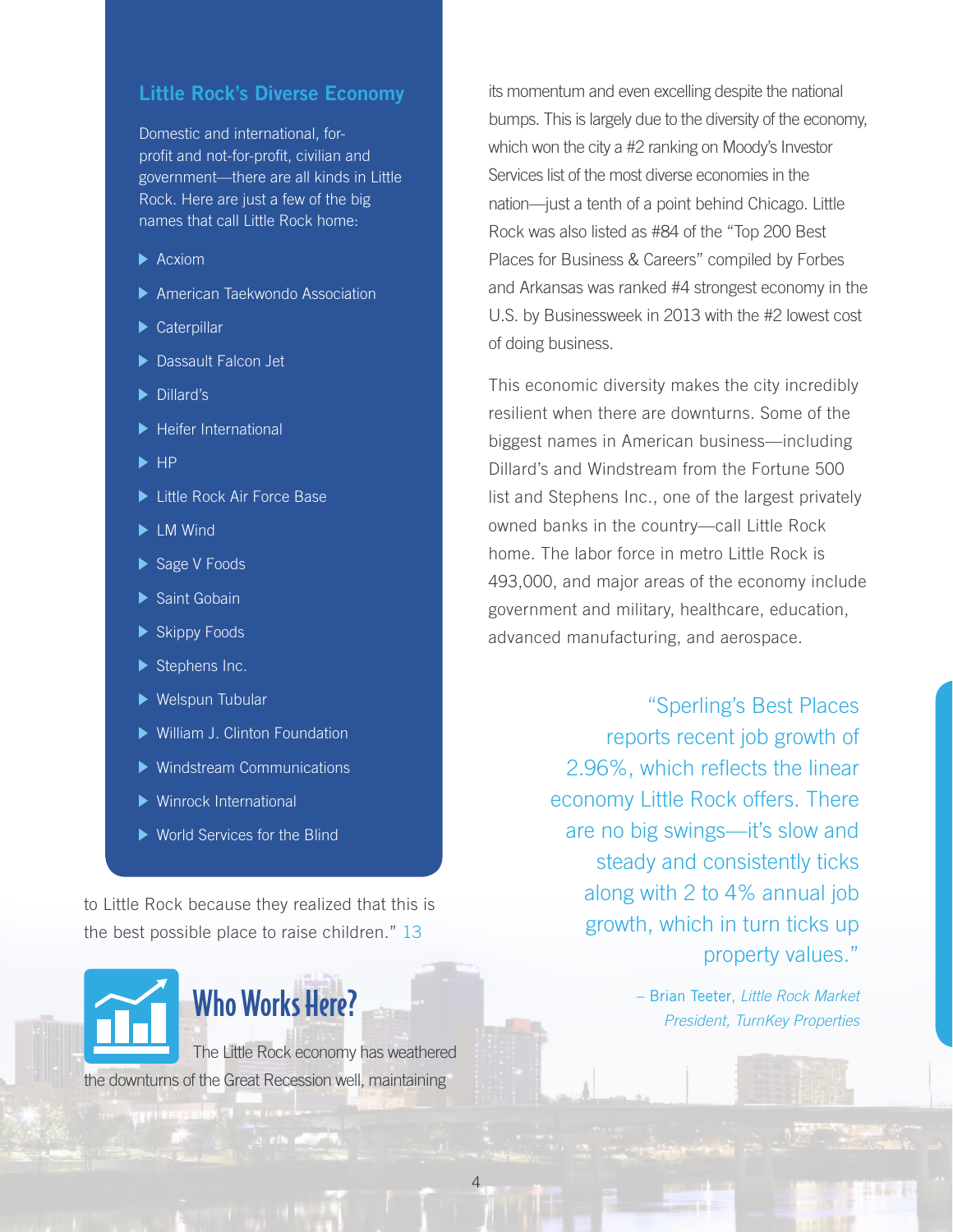As a capital city Little Rock is a center of government for the state. There are approximately 70,000 local, state, and federal government jobs in Little Rock, and the area also includes the Little Rock Air Force Base and Camp Joseph T. Robinson, a training facility of the U.S. Army National Guard. The military bases combined have a \$859 million impact on the local economy, creating jobs for 7,500 active duty military, government contractors, and civilian workers.



Another large area of the Little Rock economy is healthcare, which employs about 5% of the labor force. The city boasts Arkansas's only academic medical center, University of Arkansas for Medical Sciences. There are also several other healthcare organizations that call Little Rock home, including the Arkansas Children's Hospital, which is one of the leading children's hospitals in the world.

The universities and community colleges in Little Rock and the surrounding area also do much to keep the economy diverse and vibrant. The University of Arkansas at Little Rock brings approximately 13,000 students and faculty to the area. There are also five other community colleges and universities within a 30-minute drive of the capital, boosting the population by another 10,000. These schools work closely with employers in the

area to ensure the population is developing the skills needed to support their business demands.

For example, a big focus within Little Rock is advanced manufacturing—Little Rock is ranked #2 for the highest manufacturing employment in the South by the National Association of Manufacturers. The city's Chamber of Commerce reports, "Little Rockers make things—smartly and efficiently. With targeted workforce development from the region's community colleges and universities, aircraft interiors, road graders, windmill blades, steel pipes, and processed food make advanced manufacturing one of the region's top employers." This targeted workforce development creates very skilled artisan workers, which fuels Little Rock's manufacturing sector that includes companies such as Caterpillar, LM Wind, Sage V Foods, Saint Gobain, Skippy Foods, and Welspun Tubular. Little Rock also has a strong aerospace industry as the U.S. headquarters for the French company Dassault Falcon Jet, which did \$515 million in exports in 2010—making aerospace the state's largest export.



Little Rock is also working to encourage retail growth. A large outlet mall, Gateway Village, was completed in 2015, bringing in big brands like Bass Pro Shops and J. Crew among 75 total retailers and creating more than 1,000 jobs—and retail is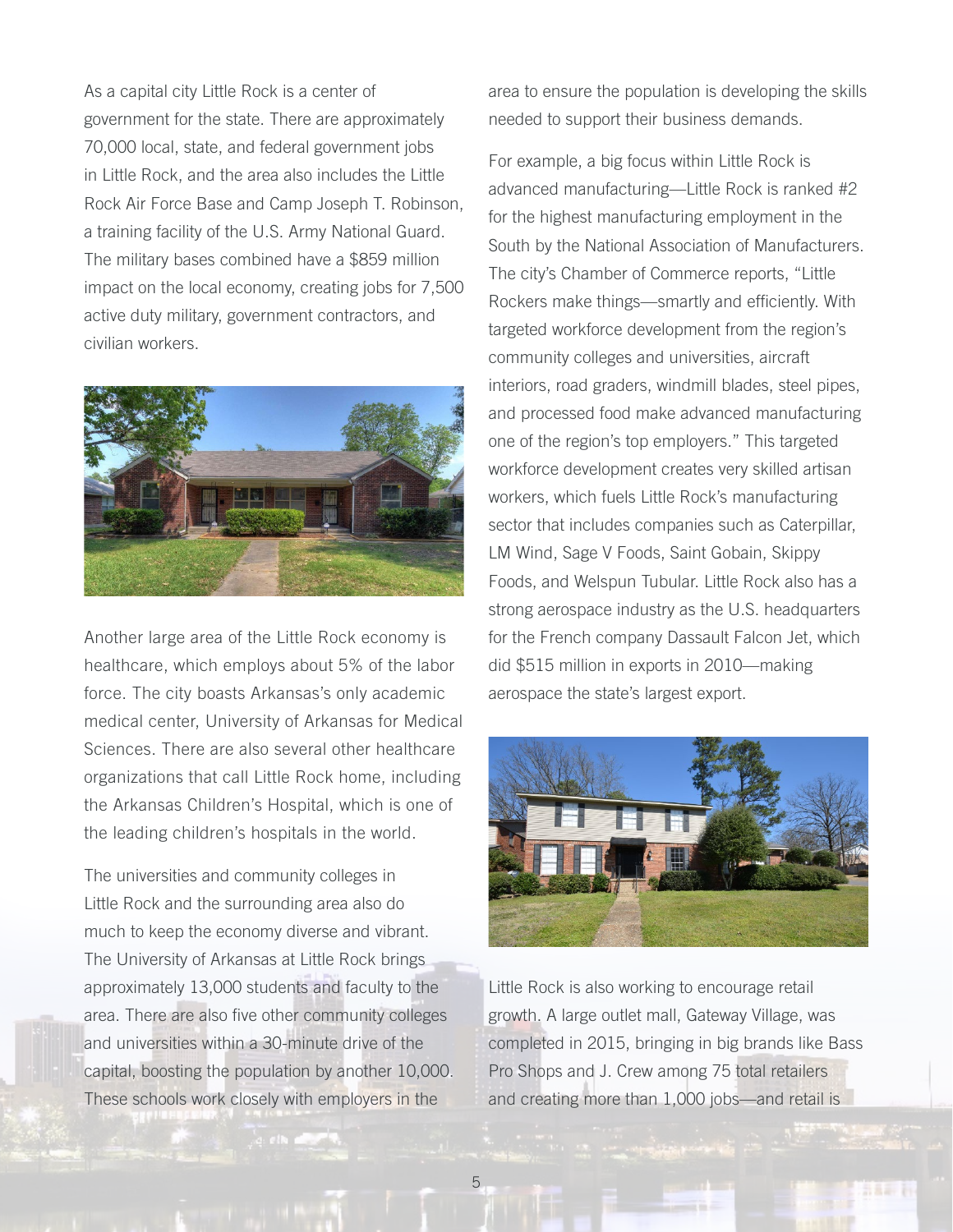#### **Little Rock Tenant Profile**

Typical tenant is young to middle-aged, blue collar working class. Here are job titles listed on 10 typical rental applications:

- ▶ Counselor for Pulaski County School District
- ▶ Nurse for Pulaski County School District
- Project Manager for Windstream
- Bartender for local Tex-Mex restaurant
- ▶ Working parent who draws Section 8 assistance
- Hair stylist at a beauty salon
- **Legal assistant for Cooks law firm**
- ▶ Welder for National Custom Hollow Metal
- Nurse for Epic Health Services
- ▶ Social Worker for the state
- ▶ Head custodian for the Little Rock School District
- ▶ Deli clerk for Kroger
- ▶ Self-employed attorney
- ▶ Therapist for United Family Services

booming all across the city. Lou Schickel of the Pleasant Ridge Town Center mall, said, "Little Rock has become a destination for good food, high quality retail shops, and other entertainment. With more than a million people within 100 miles of the Capital City and a stable and diverse economy, we enjoy maintained and consistent growth in the commercial retail sector. The proof is in the approximately 100,000 people dining and shopping with us on a weekly basis." [14](http://www.pageturnpro.com/Arkansas-Business-Group/70711-Capital-Assets-2016/index.html#24)

Incentives to business in Little Rock are nationally competitive, and the city also funds performance-

"Little Rock offers a linear economy. There are no big swings—it's slow and steady and consistently ticks along with 2 to 4% annual job growth, which in turn ticks up property values."

> – Alex Craig, *President of TurnKey Properties*

based incentives to complement those offered by the state. Personal and corporate income tax do not exist at the city or county levels, and property, sales, and corporate franchise taxes are comparable. Overall the city offers sophisticated advantages without the negatives of a larger metropolitan area. Rojesh Chokhani of Welspun Tubular said, "Positioned for commerce and economic growth by being in the heart of America, Little Rock is structured for business with the most cooperative, pioneering, and spirited people, with all the facilities and infrastructure to prosper together." [15](http://www.pageturnpro.com/Arkansas-Business-Group/70711-Capital-Assets-2016/index.html#52)

Little Rock is also focusing on improving transportation and infrastructure to encourage business growth. Over the past decade more than \$90 million has been invested in the Bill and Hillary Clinton National Airport in Little Rock, and the airport has announced its Vision 2020 plan to ensure it encourages travel to the city and state. The project includes new retail and dining space, remodeled runways, improved restrooms, and other features[.16](http://www.prnewswire.com/news-releases/clinton-national-airport-begins-extensive-concourse-renovation-300348760.html) Little Rock has also undertaken a number of road construction projects on the I-630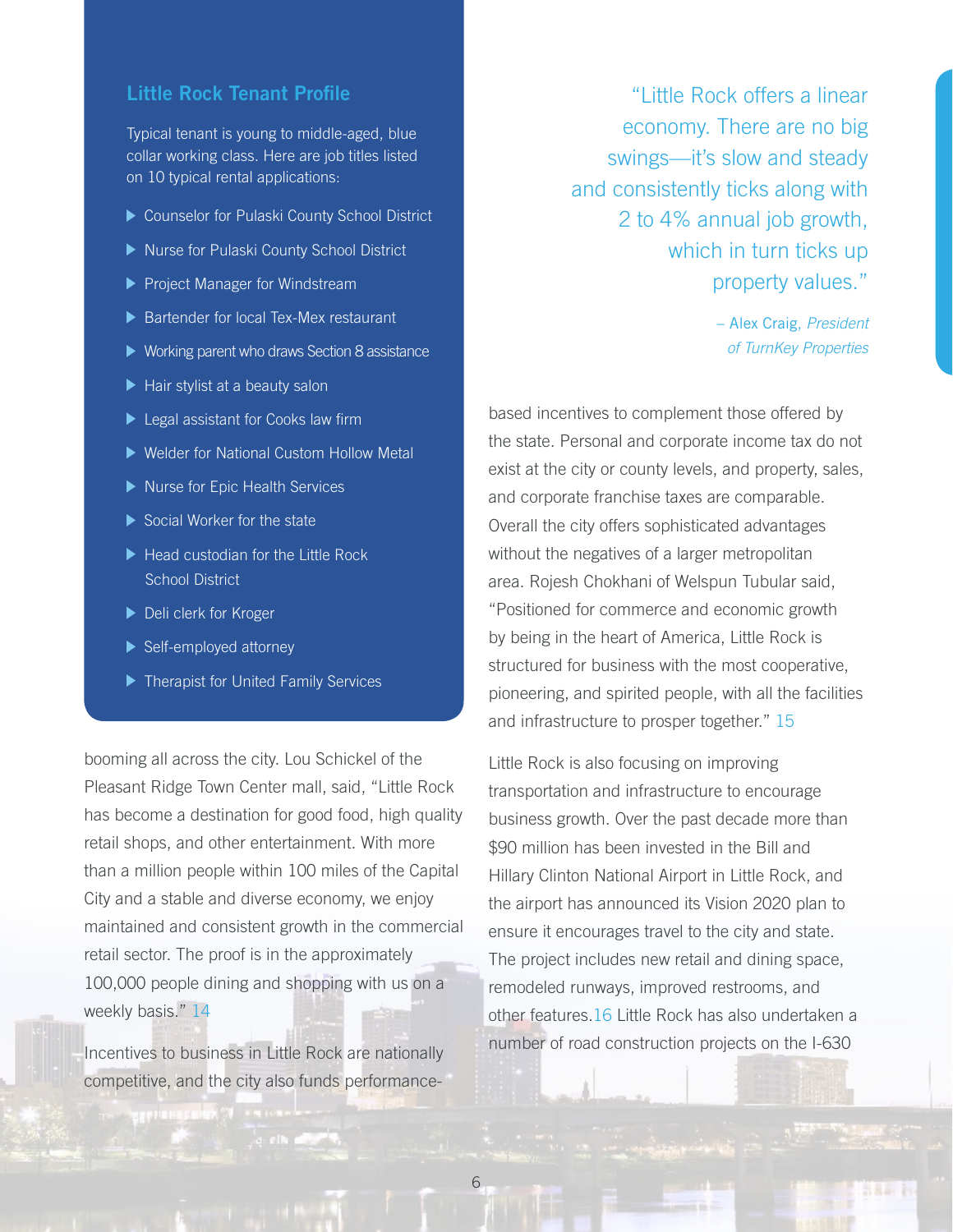and I-430 corridors to accommodate increased traffic and keep commute times low as the area grows. With these new roads, commute times average 17 minutes, which is significantly lower than the national average of 26 minutes. If fact, with these projects and the layout of the city, people can get to most places in Little Rock within 20 minutes. This allows them to live in the area they want to live in as opposed to choosing housing just for a decent commute time. The I-430 corridor in particular has also seen significant residential growth with the expansions. Major construction projects currently underway include the Broadway Bridge (\$80 million), the I-30 bridge and interchange, renovation of the Robinson Center (\$68 million), and the LR Technology Park, which is expected to add 2,500 new jobs and generate \$262 million per year.

All these business growth initiatives and efforts are paying off. Sperling's reports recent job growth of 2.96% (compared to a national average of 1.59%) and predicts future job growth in Little Rock of 42.15% (compared to a national average of 37.98%) over the next ten years. [17](http://www.bestplaces.net/economy/city/arkansas/little_rock) This reflects the linear economy Little Rock offers. There are no big swings—it's slow and steady and consistently ticks along with 2 to 4% annual job growth, which in turn ticks up property values.



### What Rents Here?

The median market value of homes in the Little Rock area is just over \$145,000. About 64% of the population owns their homes while the remaining 36% rent. The rental market is fairly tight, with only about 5% of properties available for rent at

any given time, and the area is very landlord friendly with only 21 days to complete eviction. Rents increased 11.4% in 2015, which was the ninth largest increase nationwide according to Rentrange. [18](https://finance.yahoo.com/news/affordable-housing-options-little-rock-164600765.html)



Turnkey Properties of Little Rock, a local turnkey supplier of cash flow properties, has found that good quality single-family homes and neighborhoods perform best for their clients. Their motto is "The right areas with the right finishes and the right tenants for the right investments," and their goal is to help their investors succeed by helping working class families rent in areas where they want to live and in the best places they can afford. By keeping renters happy, you keep landlords happy.

Turnkey Properties of Little Rock currently manages about 550 properties in Little Rock, focusing on three to four bedroom single-family homes and targeting families as the ideal tenants. Typical tenants are young to middle-aged, blue collar working class, and they usually stay for about 3 years. The average purchase price of Turnkey Properties investments is about \$115,000, ranging from \$85,000 to \$165,000. Turnkey Properties of Little Rock targets a 1:1 rent-to-value ratio, charging about \$1,000 rent for a property that they paid \$100,000 for.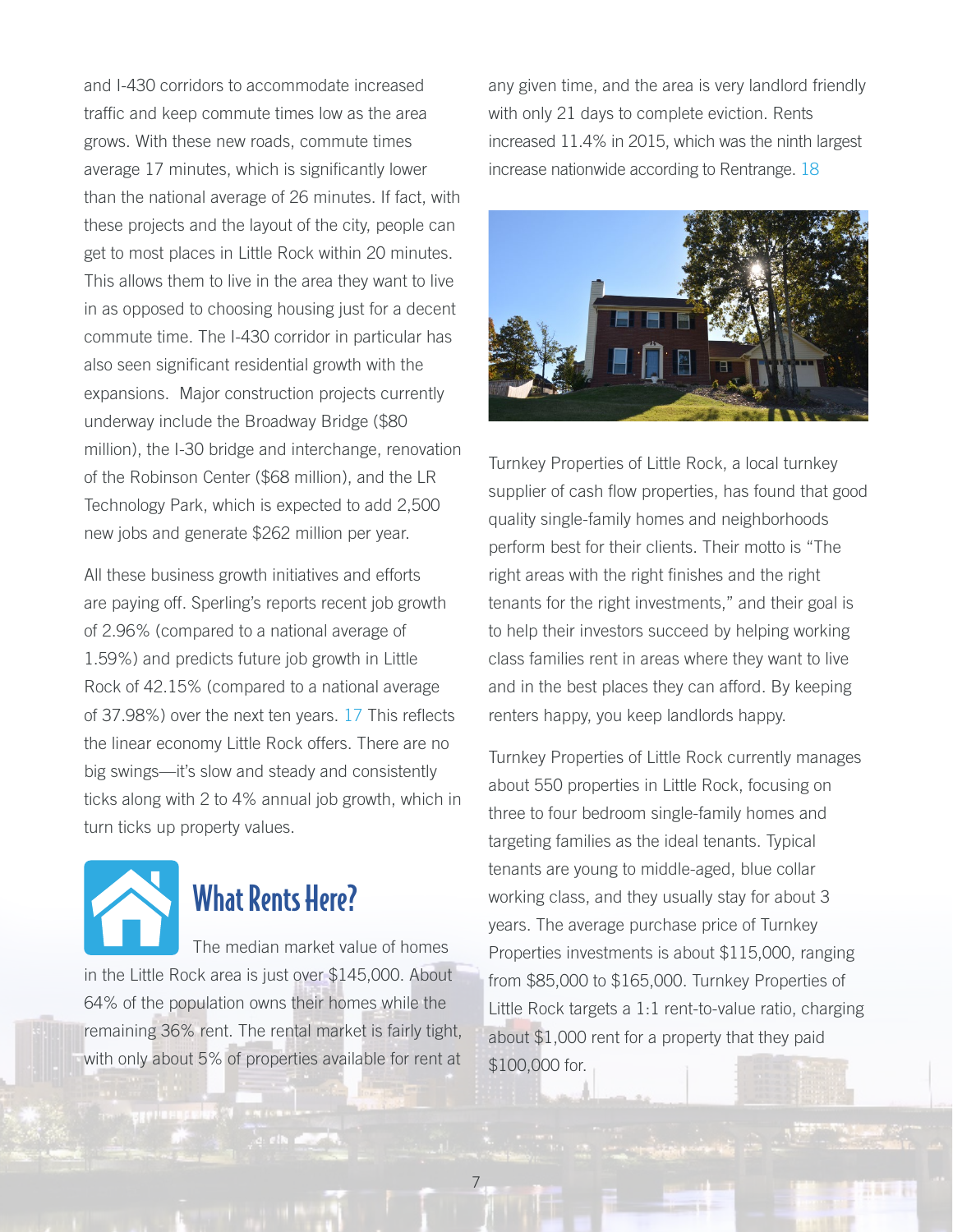All Turnkey Properties of Little Rock's investments are designed to address the two major dangers to cashflow in the rental market: turnover and maintenance costs.

### **Turnover**

Turnover is costly. There are the costs of getting the apartment rent-ready again—deep cleaning, fixing small things from door knobs to light fixtures—and then the property management fee, advertising costs, and the opportunity costs of having a property stand empty. To hedge against turnover, Turnkey Properties focuses on creating a property that tenants want to live in rather than just have to live in.

After purchasing a property, Turnkey Properties invests in upgrade renovations such as flooring, vanities, and countertops to make sure everything looks clean and higher end. For example, vinyl plank flooring instead of carpet is installed in high traffic areas. This is an upgrade that not only looks great by opening up the space, but it will also save clients thousands in the long run as carpet simply is not as durable and water resistant. By providing this higher end look, the property offers a quality place to live and tenants are happier. And happier tenants stay longer.

### **Maintenance Costs**

The other cashflow killer Turnkey Properties guards against is high maintenance costs. By taking care of things like the roof, HVAC system, and water heater at the very beginning of the investment, investors avoid surprise maintenance costs down the road that can kill cashflow.

TurnKey Properties take the safe, stable Little Rock market and makes it an even more sure bet for investors by protecting cashflow right from the start.

# Why Wouldn't You Join Us?

It's true that Little Rock doesn't have the size of other markets. But we've got something many other markets lack—stability. We are one of the linear markets that real estate investors look for, offering increasing rents, a tight rental market, affordable housing costs, and a stable economy.

Little Rock is what you're looking for in a rental property. Choose the stable, safe bet that just makes sense.

**Call Turnkey Properties of Little Rock at** 

901-410-5452

**today to learn more about our clients' results and discuss the long-term returns your investment could net.**

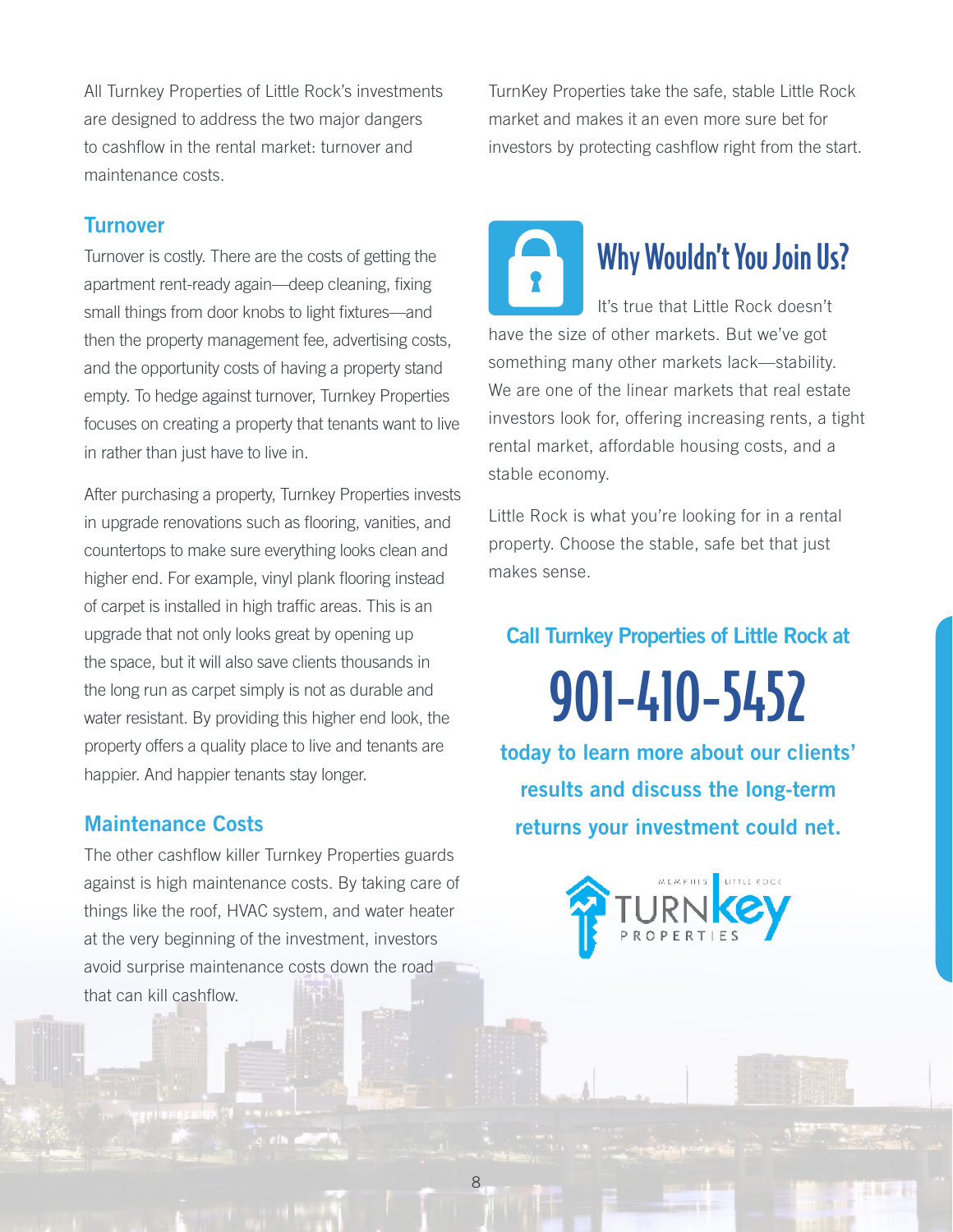

Turnkey Properties of Little Rock, in conjunction with Turnkey Properties of Memphis, aims to be



the premier turnkey supplier of cash flow properties by providing investors worldwide a way to passively invest in stable, cash flowing real estate. The company focuses on customer service and exclusively providing the right properties in the right areas because they make for better returns over the life of the investment.



### Brian Teeter *Little Rock Market President*

Brian Teeter is a native of Little Rock, Arkansas. Born in the city, he's spent the majority of his life in the area, even graduating from the University of Arkansas at Little Rock. He then spent 16 years working in various corporate settings, including time with various Fortune 500 companies, before spreading his entrepreneurial wings and starting a number of businesses ranging from retail to construction. In 2013, Brian helped develop Little Rock Turnkey Properties and has leveraged his own Little Rock real estate experiences to help more than 120 investors purchase investment real estate in the area. Brian's own Little Rock investment portfolio was begun in 1997, shortly after he graduated from college, and now includes over 30 homes in the Little Rock area. As the Little Rock Market President for Little Rock Turnkey Properties, Brian helps investors find turnkey single family and smaller multifamily properties that will provide a solid return on their investment.



### Alex Craig *Turnkey Properties President*

Alex Craig became a real estate investor in 2007, after eight years of corporate experience as National Sales Manager and Director of Marketing for Worldwide Adhesive and Plumbing Manufacture. He is a lifetime native of Memphis, Tennessee, and a graduate of the University of Memphis with a Bachelor of Science in Education. Alex owns and manages a portfolio of houses in Memphis and Little Rock. He is the cofounder and president of Memphis Turnkey Properties GP, Turnkey Properties of Little Rock LLC, CB Properties of Memphis LLC, and passive owner of Gus's Fried Chicken in Knoxville, TN.